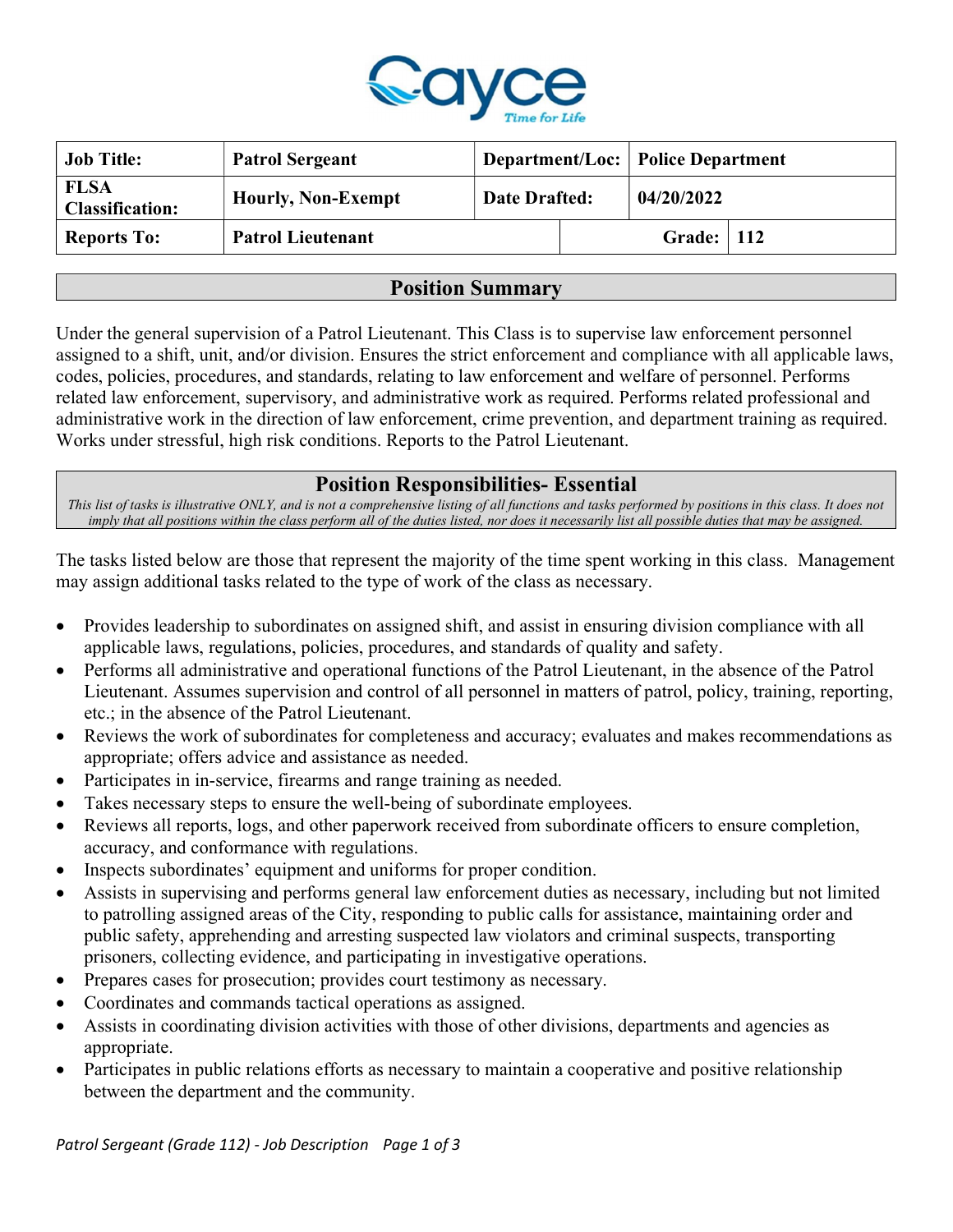

- Receives and responds directly to citizens inquires, concerns, and complaints concerning activities and personnel in areas of responsibility.
- Attends periodic training sessions; maintains required level of proficiency in the use of firearms and other law enforcement equipment.
- Receives and reviews various records and reports, including incident reports, activity reports, routine reports, warrant applications, case file, equipment request, citizen complaints, use of force reports, memos, correspondence, etc.
- Prepares various documents, including incident reports, employee evaluations, request forms, schedules, statements, traffic tickets, warnings, accident reports, booking reports, summonses, inspection forms, bond, receipts, photo and fingerprint logs, arrest warrants, and various other records, reports, memos, logs, correspondence, etc.
- Refers to policy and procedure manual, codes, regulations, laws, maps, statutes, training manual, etc.
- Operates various types of office equipment, machinery and tools in the performance of duties such as a computer, printer, calculator, radio equipment, telephones, tape recorders, fax machine, copier. Operates/uses a variety of law enforcement equipment, including a police vehicle, firearms, defibrillator, speed measuring equipment, breath alcohol measuring equipment, etc.
- Uses office and computer supplies, restraining devices, protective gear, fingerprint kit, first-aid supplies, cameras, and a variety of other police issued materials and supplies.

# Position Responsibilities- Non-Essential/Other

- Performs general building maintenance as necessary.
- Performs general administrative work as required, including but not limited to attending and conducting meetings, preparing reports and correspondence, entering and retrieving computer data, answering the telephone, copying and filing documents, sending and receiving faxes, etc.
- Performs other related duties and other duties as assigned.

# Essential Skills and Experience

- Requires an Associate's Degree and three (3) years of experience in law enforcement with at least one (1) year of supervisory experience, or, five (5) years of experience in law enforcement with at least one (1) year of supervisory experience.
- Must have successfully completed required law enforcement courses and possess required certification(s).
- An advanced level of interpersonal skills necessary in order to provide effective leadership to subordinate personnel as well as to develop cooperative working relationships with employees, senior management, elected officials and venders supplying goods or services to the jurisdiction.
- Analytical abilities necessary to make sound, logical decisions quickly and sound judgment is required to act in best interest of citizens and jurisdiction. Analytical ability to plan work schedules and evaluate work performances.
- License and certifications:

Valid South Carolina Driver's license Must have completed the South Carolina Criminal Justice Academy Class 1 Management, supervisory, techniques training desirable